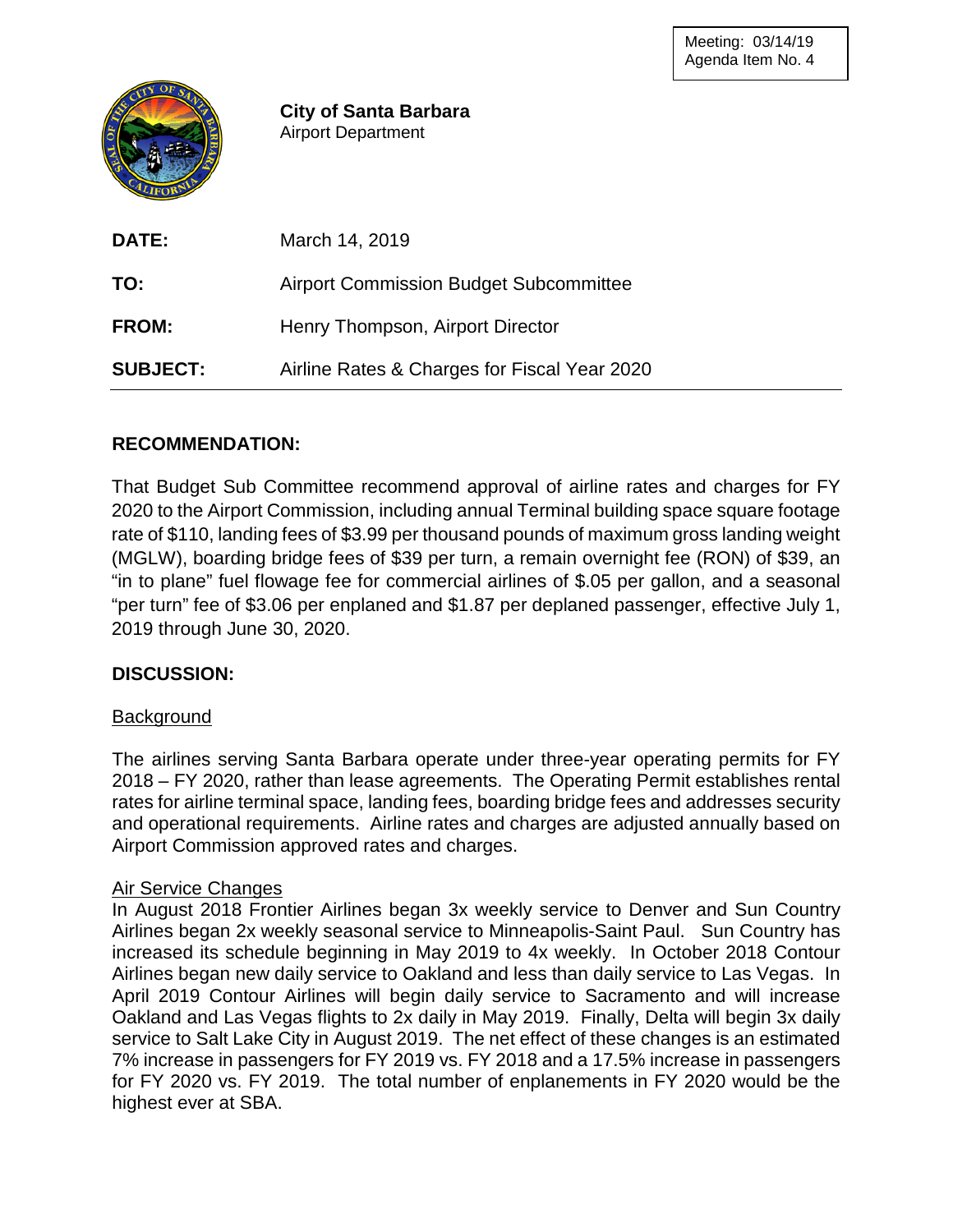

The following chart shows projected passengers, broken down by airline to illustrate the air service changes described above.

|                                      |               |         | T T ZUTJ - ZUZU I TUJECIEU I ASSENYETS |                 |                |         |              |               |
|--------------------------------------|---------------|---------|----------------------------------------|-----------------|----------------|---------|--------------|---------------|
|                                      | <b>United</b> | Alaska  | American                               | <b>Frontier</b> | Sun<br>Country | Contour | <b>Delta</b> | <b>Totals</b> |
| FY2019 1st Half<br>Actual            | 183,264       | 58,899  | 100,737                                | 11,908          | 5,649          | 3,162   |              | 363,619       |
| FY2019 2nd Half<br>Projected         | 199,365       | 64,920  | 117,537                                | 20,914          | 4,267          | 20,773  |              | 427,777       |
| <b>FY2019 YE</b><br><b>Projected</b> | 382,629       | 123,819 | 218,274                                | 32,822          | 9,916          | 23,935  |              | 791,396       |
| FY2020 Increased<br>Capacity         | -             | ۰       | ٠                                      | 9,006           | 9,998          | 18,260  | 101,040      | 138,304       |
| <b>FY2020 Projected</b>              | 382,629       | 123,819 | 218,274                                | 41,828          | 19,915         | 42,195  | 101,040      | 929,700       |

|  |  |  |  |  | FY 2019 - 2020 Projected Passengers |  |
|--|--|--|--|--|-------------------------------------|--|
|--|--|--|--|--|-------------------------------------|--|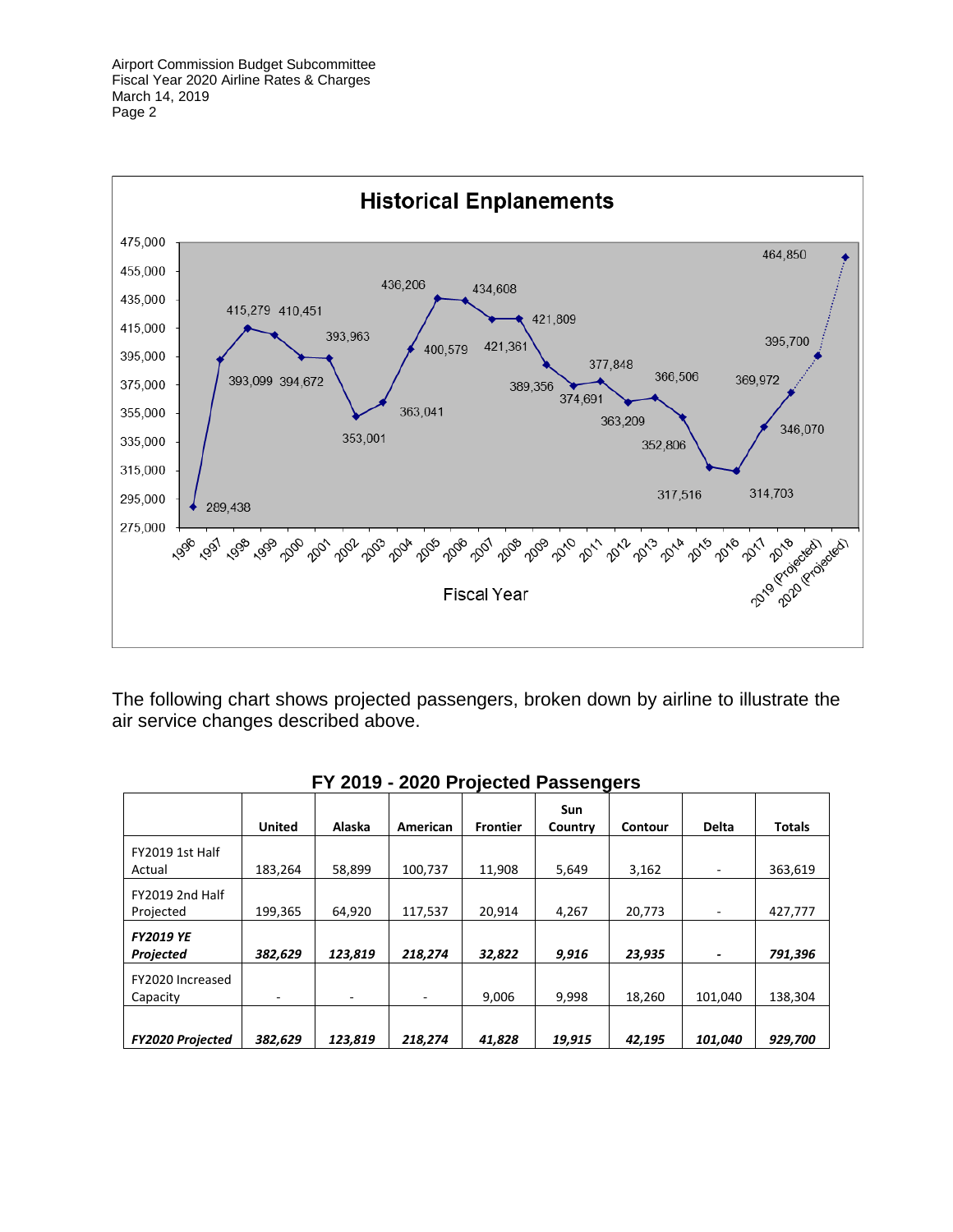Airport Commission Budget Subcommittee Fiscal Year 2020 Airline Rates & Charges March 14, 2019 Page 3

Methodology for Calculating Airline Rates & Charges

# • **Airport Department Budget**

The new rates have been developed by using the proposed FY 2020 operating and maintenance budget for the Airport Department, \$18,752,000. Airport expense is defined as all reasonable costs and expenses incidental to, necessary for, or arising out of maintaining and repairing the Airport. The calculation of airline rates, fees, and charges is based on recovering the following costs from the FY 2020 Department Budget:

- i. Direct and indirect operating expenses
- ii. Debt service associated with capital improvements less any grants, passenger facility charge (PFC) revenues, or customer facility charge (CFC) revenues, and
- iii. Annual deposits to the Mandatory Reserve Funds and the Capital Reserve Fund

These projected expenses are allocated to five cost centers as follows:

- 1. Airfield including runways, taxiways, ramp and grass areas totaling 30% of the budget;
- 2. Terminal building the terminal buildings including the sidewalk and curb adjacent to the landside of the terminal and the various non-airline functions in the building totaling 45% of the budget;
- 3. Boarding bridges at the request of the airlines a separate cost center was established for the bridges which channel passengers between the terminal and certain aircraft;
- 4. Commercial and Industrial non-aviation resources including Airport property leased to private commercial and industrial tenants north and south of Hollister and comprise 10% of the budget; and
- 5. Other buildings and areas including general aviation, cargo, automobile parking, landscaping, roadways, parking lots, etc. and comprise 15% of the budget.

The allocated costs are reduced by Airport revenues. The net amount for the Terminal buildings, boarding bridges, and airfield (landing fee) is recovered from the airlines in annual square foot building rates, boarding bridge fees, and landing fees.

# • **Airline Negotiations**

Airport staff held a required Rates and Charges meeting with all SBA airlines on February 22, 2019 to discuss budget objectives and the ultimate impact of those objectives on their rates at SBA. The airlines unanimously approved the FY 2020 projected Rates and Charges which included modest rate impacts over FY 2019 based upon projected passenger growth, refinanced bonds, and increased Airport revenues. The current FY 2019 and proposed rates for FY 2020 are shown below: